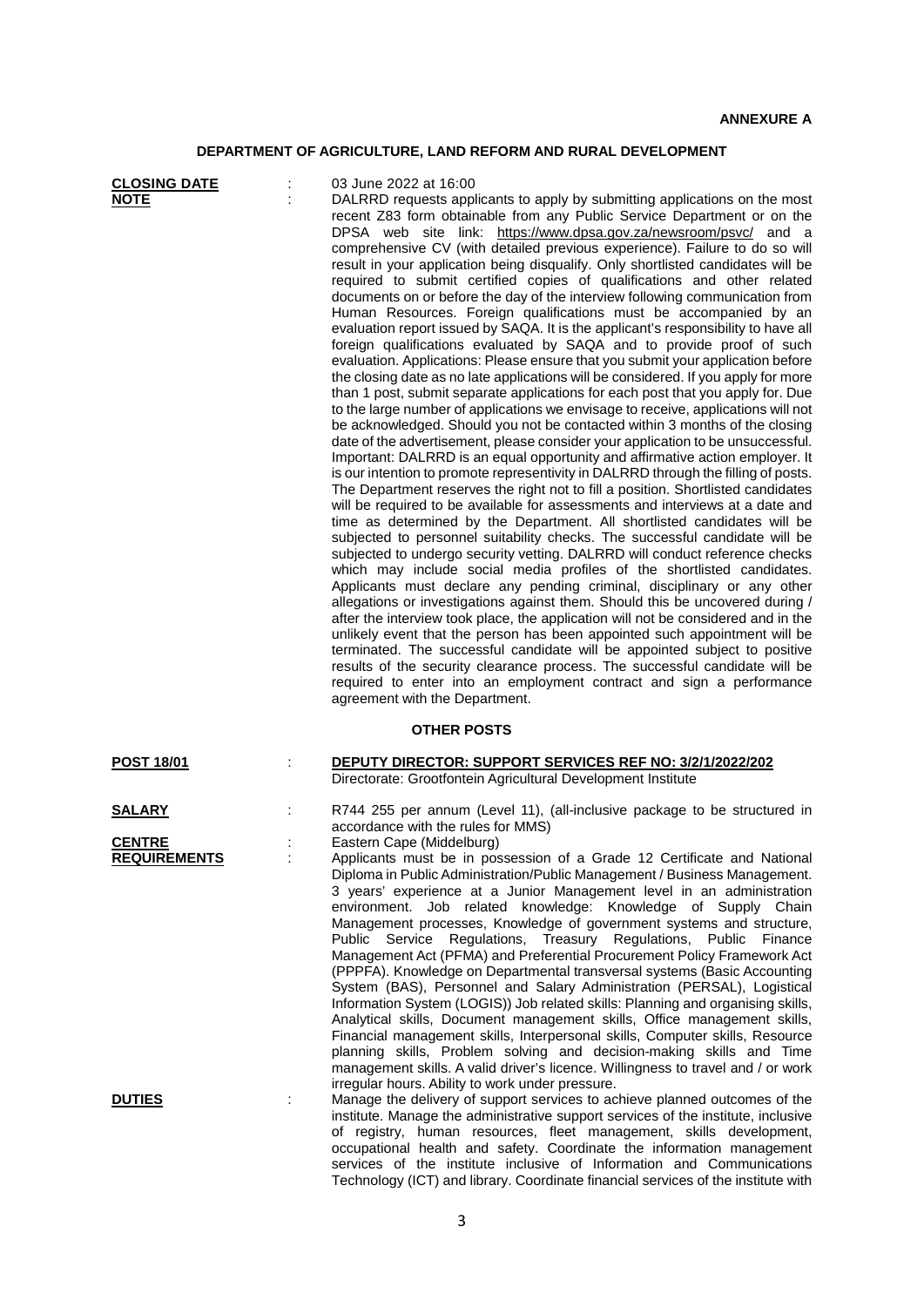|                                         |   | units responsible for financial administration, supply chain management and<br>asset management. Manage and coordinate the provisioning of farm and<br>facility management services. Manage and coordinate student accommodation<br>services of the institute, inclusive of housing, catering and cleaning services.<br>Apply legislation, departmental policies and procedures and develop internal<br>standard operational procedures. Interpret legislation, prescripts and policies<br>and coordinate implementation at institutional level. Issue education and<br>awareness directives for implementation and monitor measures of compliance.<br>Perform risk assessments. Identify gaps and develop internal standard<br>operational procedures to mitigate risks. Supervise unit managers<br>(Administration, Farm Services and Information Management Services) as first<br>level supervisor to achieve planned outcomes. Oversee and provide leadership<br>to the unit managers of Information Management Services, Administration and<br>Farm Support Services. Establish standards of performance and by review<br>determine that performance meets the standards. Develop and provide goal<br>directed education and training to all personnel. Implement corrective<br>measures including disciplinary measures. Manage financial and moveable<br>assets of support service units. Manage budget and procurement planning for<br>support units of the institute aligned with departmental prescripts. Perform<br>cash-flow projections and ensure efficient expenditure control. Implement<br>asset and inventory management procedures aligned with departmental |
|-----------------------------------------|---|---------------------------------------------------------------------------------------------------------------------------------------------------------------------------------------------------------------------------------------------------------------------------------------------------------------------------------------------------------------------------------------------------------------------------------------------------------------------------------------------------------------------------------------------------------------------------------------------------------------------------------------------------------------------------------------------------------------------------------------------------------------------------------------------------------------------------------------------------------------------------------------------------------------------------------------------------------------------------------------------------------------------------------------------------------------------------------------------------------------------------------------------------------------------------------------------------------------------------------------------------------------------------------------------------------------------------------------------------------------------------------------------------------------------------------------------------------------------------------------------------------------------------------------------------------------------------------------------------------------------------------------------------------------------------------|
|                                         |   | rescripts.                                                                                                                                                                                                                                                                                                                                                                                                                                                                                                                                                                                                                                                                                                                                                                                                                                                                                                                                                                                                                                                                                                                                                                                                                                                                                                                                                                                                                                                                                                                                                                                                                                                                      |
| <b>ENQUIRIES</b><br><b>APPLICATIONS</b> | ÷ | Mr. T Herselman Tel No: (049) 802 6605<br>Applications can be submitted by post Private Bag X833, Pretoria, 0001 or<br>hand delivered to: 184 Jeff Masemola Street (formerly known as Jacob Mare),<br>corner of Jeff Masemola and Paul Kruger Streets, Pretoria or Grootfontein<br>College of Agriculture, Middelburg, Eastern Cape.                                                                                                                                                                                                                                                                                                                                                                                                                                                                                                                                                                                                                                                                                                                                                                                                                                                                                                                                                                                                                                                                                                                                                                                                                                                                                                                                            |
| <u>NOTE</u>                             |   | African, Coloured and Indian males and African, Coloured and Indian females<br>and Persons with disabilities are encouraged to apply.                                                                                                                                                                                                                                                                                                                                                                                                                                                                                                                                                                                                                                                                                                                                                                                                                                                                                                                                                                                                                                                                                                                                                                                                                                                                                                                                                                                                                                                                                                                                           |
| <b>POST 18/02</b>                       | ÷ | DEPUTY DIRECTOR: RESTITUTION RESEARCH CONTROL REF NO:<br>3/2/1/2022/204)<br>Directorate: Restitution Research                                                                                                                                                                                                                                                                                                                                                                                                                                                                                                                                                                                                                                                                                                                                                                                                                                                                                                                                                                                                                                                                                                                                                                                                                                                                                                                                                                                                                                                                                                                                                                   |
| <b>SALARY</b>                           |   | R744 255 per annum (Level 11), (all-inclusive package to be structured in                                                                                                                                                                                                                                                                                                                                                                                                                                                                                                                                                                                                                                                                                                                                                                                                                                                                                                                                                                                                                                                                                                                                                                                                                                                                                                                                                                                                                                                                                                                                                                                                       |
|                                         |   | accordance with the rules for MMS)                                                                                                                                                                                                                                                                                                                                                                                                                                                                                                                                                                                                                                                                                                                                                                                                                                                                                                                                                                                                                                                                                                                                                                                                                                                                                                                                                                                                                                                                                                                                                                                                                                              |
| <b>CENTRE</b><br><b>REQUIREMENTS</b>    | t | Pretoria<br>Applicants must be in a possession of a Grade 12 Certificate and a Bachelor's                                                                                                                                                                                                                                                                                                                                                                                                                                                                                                                                                                                                                                                                                                                                                                                                                                                                                                                                                                                                                                                                                                                                                                                                                                                                                                                                                                                                                                                                                                                                                                                       |
|                                         |   | Degree in Economics / Social Sciences / Legal. 3 years' experience at a Junior<br>Management level in social and legal research environment. Experience in<br>providing legal advice and development of policies and processes. Job related<br>knowledge: Basic knowledge of financial management and administration<br>systems, Knowledge of Restitution and Land Reform mandates, Strategic<br>planning, Knowledge and implementation of the Public Finance Management<br>Act and Division of Revenue Act and Knowledge of the Restitution of Land<br>Rights Act. Job related skills: Computer literacy, Communication skills,<br>Interpersonal skills, Management skills, Supervisory skills and Skills in<br>preparing budget. A valid driver's licence.                                                                                                                                                                                                                                                                                                                                                                                                                                                                                                                                                                                                                                                                                                                                                                                                                                                                                                                    |
| <b>DUTIES</b>                           |   | Manage, coordinate and advise on research methodology and processes.<br>Coordinate and facilitate implementation of Restitution research. Compliance<br>with the elements of Rule 3 and Rule 5 as provided by the Restitution Act.<br>Support court processes on research. Advise the Regional Land Claims<br>Commissioner towards finalising of research. Coordinate and advise on<br>research methodology. Develop research policy and processes. Update<br>research policies and standard operating procedures in line with relevant<br>legislations. Ensure fair administrative processes. Ensure compliance to<br>policies and procedures. Monitor Restitution research. Provide quality<br>assurance and vetting services for all Rule 3 and Rule 5 reports, non-<br>compliance memorandums and gazette notices. Follow court's precedents in<br>the vetting of reports. Coordinate and provide research training and support.<br>Provide training in respect of research policy, methodologies, procedures, best<br>practice, etc. Render advice and support to all Land Restitution Support offices.<br>Programme management support to research projects and service providers.<br>Provide technical and strategic support on research to all Provinces.                                                                                                                                                                                                                                                                                                                                                                                                               |
| <b>ENQUIRIES</b>                        |   | Ms C Van Der Merwe Tel No: (012) 407 4400                                                                                                                                                                                                                                                                                                                                                                                                                                                                                                                                                                                                                                                                                                                                                                                                                                                                                                                                                                                                                                                                                                                                                                                                                                                                                                                                                                                                                                                                                                                                                                                                                                       |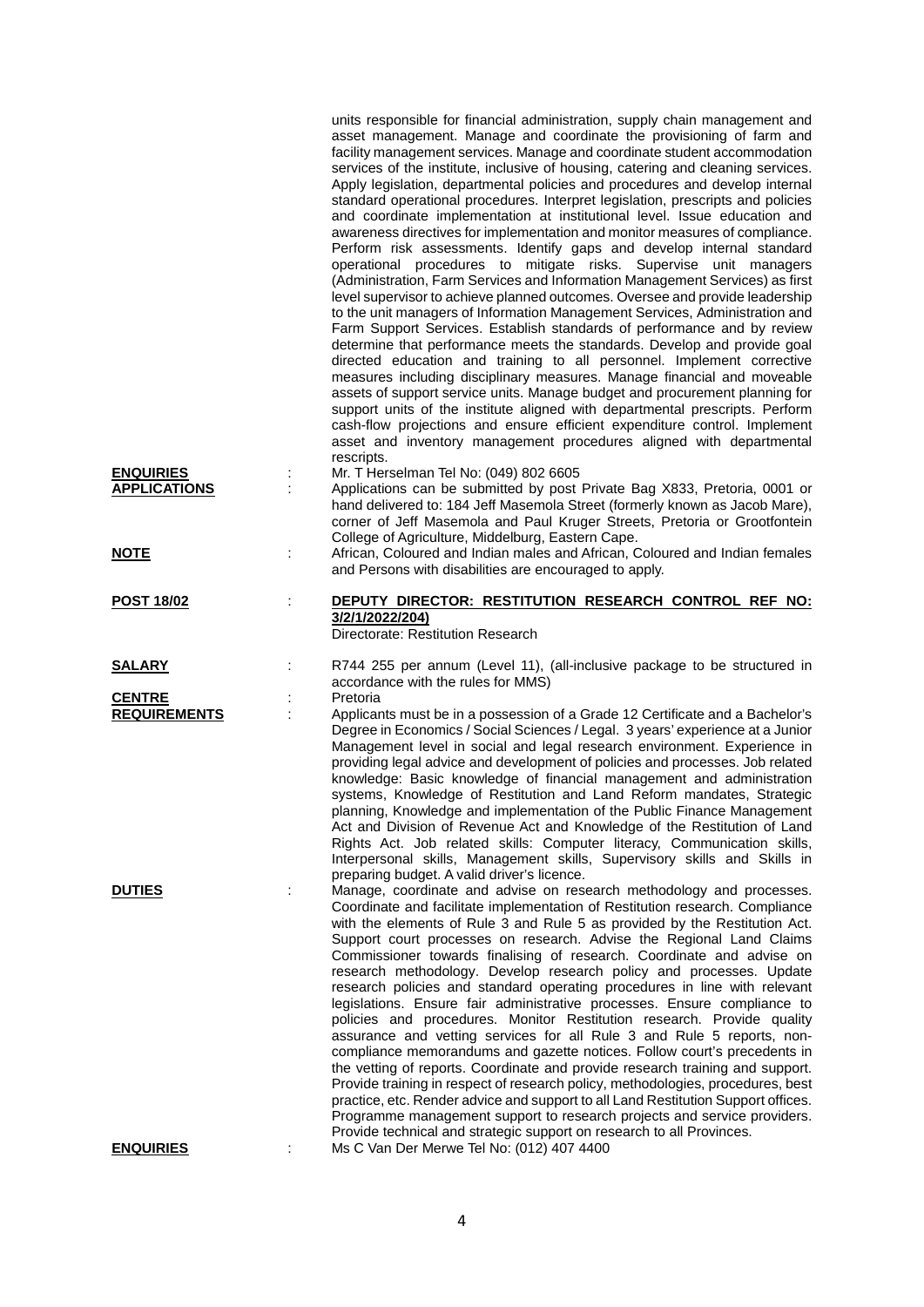| <b>APPLICATIONS</b><br><u>NOTE</u>                    |   | Applications can be submitted by post Private Bag X833, Pretoria, 0001 or<br>hand delivered to: 184 Jeff Masemola Street (formerly known as Jacob Mare),<br>corner of Jeff Masemola and Paul Kruger Streets, Pretoria.<br>Coloured, Indian and White males and African, Coloured, Indian and White                                                                                                                                                                                                                                                                                                                                                                                                                                                                                                                                                                                                                                                                                                                                                                                                                                                                                                                                                                                                                                                                                                                                                                                                                                                                                                                                                                                        |
|-------------------------------------------------------|---|-------------------------------------------------------------------------------------------------------------------------------------------------------------------------------------------------------------------------------------------------------------------------------------------------------------------------------------------------------------------------------------------------------------------------------------------------------------------------------------------------------------------------------------------------------------------------------------------------------------------------------------------------------------------------------------------------------------------------------------------------------------------------------------------------------------------------------------------------------------------------------------------------------------------------------------------------------------------------------------------------------------------------------------------------------------------------------------------------------------------------------------------------------------------------------------------------------------------------------------------------------------------------------------------------------------------------------------------------------------------------------------------------------------------------------------------------------------------------------------------------------------------------------------------------------------------------------------------------------------------------------------------------------------------------------------------|
|                                                       |   | females and Persons with disabilities are encouraged to apply.                                                                                                                                                                                                                                                                                                                                                                                                                                                                                                                                                                                                                                                                                                                                                                                                                                                                                                                                                                                                                                                                                                                                                                                                                                                                                                                                                                                                                                                                                                                                                                                                                            |
| POST 18/03                                            | ÷ | PROJECT COORDINATOR: TENURE REFORM IMPLEMENTATION REF<br>NO: 3/2/1/2022/190<br>Directorate: District Office                                                                                                                                                                                                                                                                                                                                                                                                                                                                                                                                                                                                                                                                                                                                                                                                                                                                                                                                                                                                                                                                                                                                                                                                                                                                                                                                                                                                                                                                                                                                                                               |
| <b>SALARY</b><br><b>CENTRE</b><br><b>REQUIREMENTS</b> |   | R477 090 per annum (Level 10)<br>Northern Cape (Namakwa)<br>Applicants must be in possession of a Grade 12 Certificate and a National<br>Diploma in the field of Humanities / Social Science or Law (LLB). 3 years'<br>experience in a land reform related environment. Job related knowledge:<br>Thorough knowledge of land tenure security matters, Transformation of Certain<br>Rural Areas Act (TRANCRA) and Upgrading of Land Tenure Rights Act<br>(ULTRA). Job related skills: Communication skills (excellent verbal and written<br>communication skills), Negotiation and conflict resolution skills, Strategic<br>management and leadership skills, Project Management skills, Networking<br>skills, Team management skills, People management skills, Customer and<br>client focus skills and Statistical forecasting skills. A valid driver's licence and<br>willingness to travel.                                                                                                                                                                                                                                                                                                                                                                                                                                                                                                                                                                                                                                                                                                                                                                                            |
| <b>DUTIES</b>                                         |   | Implement the Extension of Security of Tenure (ESTA) Programmes. Respond<br>to all queries in ESTA accordingly. Liaise with Justice Ministry, Game Farmers,<br>Department of Environmental Affairs, Conventional Farmers / Farm owners,<br>Department of Labour, Farm Dwellers and Local Municipalities on ESTA /<br>Labour Tenants Act (LTA). Develop a database for monitoring and evaluation<br>of interventions processes of all cases. Conduct training workshops of staff and<br>role players in the Land Reform. Assist staff in the District Office to incorporate<br>changes in Land Reform Policy and procedures to their planning and<br>implementation. Attend workshops and meetings on the implementation of<br>relevant Act continually. Implement the Interim Protection of Land Rights<br>Interventions. Respond to all queries related to Interim Protection of Informal<br>Land Rights Act (IPILRA). Protect the rights of people living in a communal<br>land. Conduct training workshops to role players. Implement Labour Tenants<br>Programmes. Address LTA that have been lodged. Categorise LTA cases<br>according to claimant's choice when required. Implement Transformation of<br>Certain Rural Areas Act Programmes. Prepare transformation process.<br>Facilitate the gazetting and notices process. Gather information. Facilitate the<br>effected decision and approval. Compile executing report. Implement Land<br>Title Adjustment Act Programmes. Conduct investigations. Prepare terms of<br>reference. Compile reports. Implement Upgrading of Land Tenure Rights Act<br>Programmes. Develop land profile. Consult stakeholders. Compile a report. |
| <b>ENQUIRIES</b><br><b>APPLICATIONS</b>               |   | Ms T Oliphant Tel No: (053) 830 4056<br>Applications can be submitted by post to Private Bag X5007, Kimberley, 8302<br>or hand delivered to: 6th floor, New Public Building, Knight and Stead Street,<br>Kimberley, 8302.                                                                                                                                                                                                                                                                                                                                                                                                                                                                                                                                                                                                                                                                                                                                                                                                                                                                                                                                                                                                                                                                                                                                                                                                                                                                                                                                                                                                                                                                 |
| <u>NOTE</u>                                           | t | Coloured, Indian, and White males and Coloured, Indian and White females<br>and Persons with disabilities are encouraged to apply.                                                                                                                                                                                                                                                                                                                                                                                                                                                                                                                                                                                                                                                                                                                                                                                                                                                                                                                                                                                                                                                                                                                                                                                                                                                                                                                                                                                                                                                                                                                                                        |
| POST 18/04                                            | ÷ | PROJECT COORDINATOR: PRE-SETTLEMENT MANAGEMENT REF NO:<br>3/2/1/2022/192 (X2 POSTS)<br>Directorate: Operational Management                                                                                                                                                                                                                                                                                                                                                                                                                                                                                                                                                                                                                                                                                                                                                                                                                                                                                                                                                                                                                                                                                                                                                                                                                                                                                                                                                                                                                                                                                                                                                                |
| <b>SALARY</b><br><b>CENTRE</b><br><b>REQUIREMENTS</b> |   | R477 090 per annum (Level 10)<br>Northern Cape (Kimberley)<br>Applicants must be in possession of a Grade 12 Certificate and a Bachelor's<br>Degree / National Diploma in Commerce / Agriculture / Development Studies /<br>Social Science / Law / Economics. $3 - 5$ years' experience in Restitution or<br>Land Restitution environment. Job related knowledge: Development<br>management including strategic management, Research methods and<br>techniques. Community facilitation. Understanding and interpret business plan.<br>Thorough knowledge in land reform and development related issues. Job<br>related skills: Project management skills, Negotiation skills, Contract<br>management skills, Leadership skills, Computer literacy skills, Communication<br>skills, Ability to draft terms of reference for service providers and manage                                                                                                                                                                                                                                                                                                                                                                                                                                                                                                                                                                                                                                                                                                                                                                                                                                   |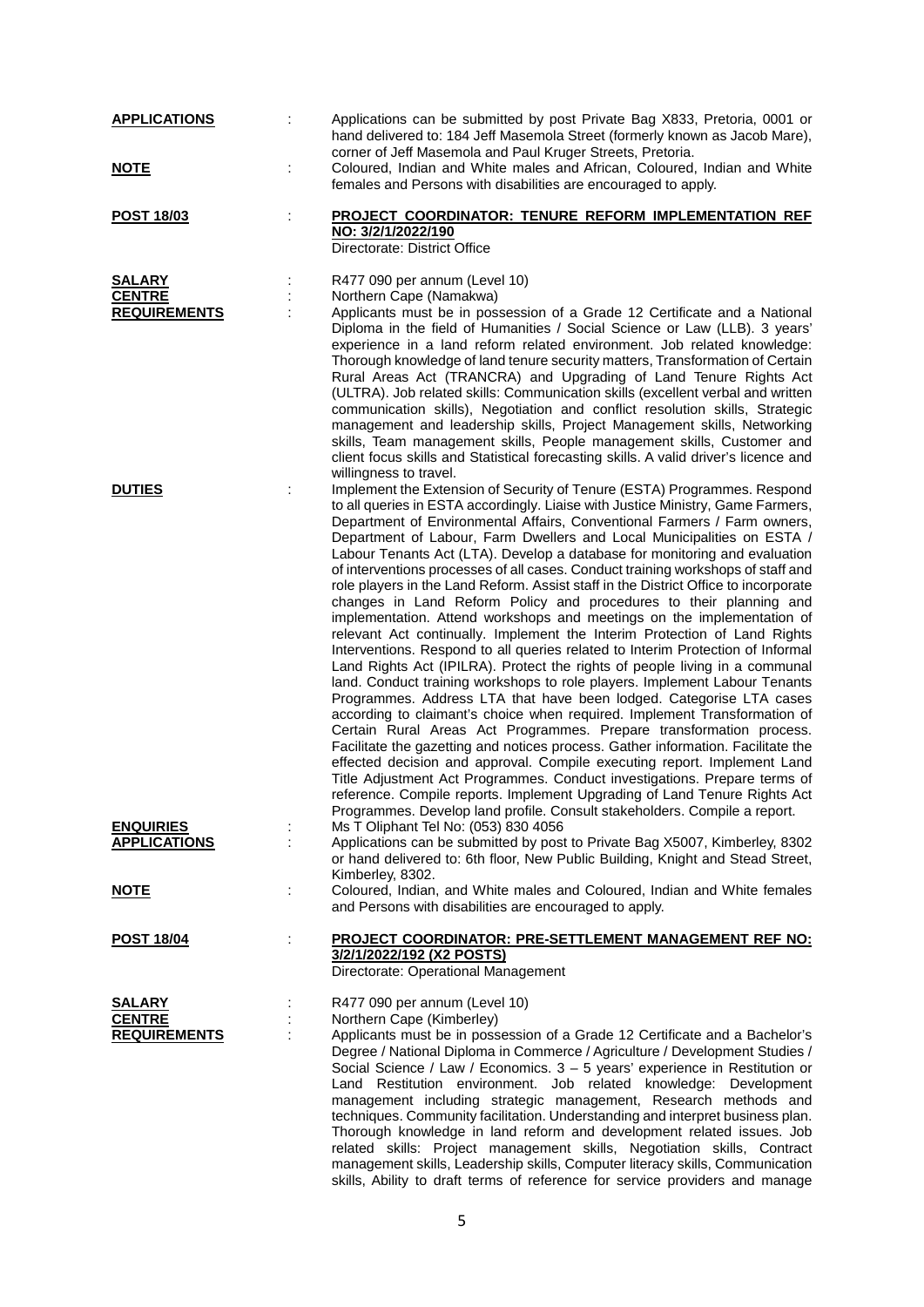| <b>DUTIES</b>                           |   | consultants. A valid driver's licence. Willingness to travel, to spend extended<br>periods in the field and work irregular hours.<br>Coordinate the lodgement of land claims. Categorise claims per local                                                                                                                                                                                                                                                                                                                                                                                                                                                                                                                                                                                                                                                                                                                                                                                                                                          |
|-----------------------------------------|---|----------------------------------------------------------------------------------------------------------------------------------------------------------------------------------------------------------------------------------------------------------------------------------------------------------------------------------------------------------------------------------------------------------------------------------------------------------------------------------------------------------------------------------------------------------------------------------------------------------------------------------------------------------------------------------------------------------------------------------------------------------------------------------------------------------------------------------------------------------------------------------------------------------------------------------------------------------------------------------------------------------------------------------------------------|
|                                         |   | municipality. Engage municipalities on claims to be settled. Validate land<br>claims. Conduct oral and archival research. Conduct site inspection process<br>(Mapping). Identify homestead. Partaking in analysis of aerial photographs<br>reports. Facilitate where there are overlapping land claims. Facilitate<br>separation of tenants, beneficial of occupation and registered land rights. Verify<br>lodged claims. Conduct in loco inspection. Produce in loco inspection report.<br>Assist in closing of commitment register. Coordinate clearance of suspense<br>account. Manage payment of beneficiaries. Negotiate the settlement of claims.<br>Conduct options exercise with claimants. Identify claims for historical and<br>current valuation by the Office of the Valuer-General. Escalate historical<br>valuation for offers. Package chosen options report and sign off. Settle the<br>claims. Conduct verification process. Conduct analysis of family tree. Sign off<br>completed name verification report. Draft Section 42D. |
| <b>ENQUIRIES</b><br><b>APPLICATIONS</b> | ÷ | Ms T Oliphant Tel No: (053) 830 4056<br>Applications can be submitted by post to Private Bag X5007, Kimberley, 8302<br>or hand delivered to: 6th floor, New Public Building, Knight and Stead Street,<br>Kimberley, 8302.                                                                                                                                                                                                                                                                                                                                                                                                                                                                                                                                                                                                                                                                                                                                                                                                                          |
| <u>NOTE</u>                             |   | Coloured and Indian males and African, Coloured, Indian and White females<br>and Persons with disabilities are encouraged to apply.                                                                                                                                                                                                                                                                                                                                                                                                                                                                                                                                                                                                                                                                                                                                                                                                                                                                                                                |
| <b>POST 18/05</b>                       |   | <b>PROJECT COORDINATOR: PROPERTY HOLDINGS AND DISPOSAL REF</b><br>NO: 3/2/1/2022/196<br>Directorate: Property Management                                                                                                                                                                                                                                                                                                                                                                                                                                                                                                                                                                                                                                                                                                                                                                                                                                                                                                                           |
| SALARY                                  |   | R477 090 per annum (Level 10)                                                                                                                                                                                                                                                                                                                                                                                                                                                                                                                                                                                                                                                                                                                                                                                                                                                                                                                                                                                                                      |
| <b>CENTRE</b><br><b>REQUIREMENTS</b>    |   | Eastern Cape (East London)<br>Applicants must be in a possession of a Grade 12 Certificate and a National                                                                                                                                                                                                                                                                                                                                                                                                                                                                                                                                                                                                                                                                                                                                                                                                                                                                                                                                          |
|                                         |   | Diploma in Real Estate / Property Management / Law (Property law). 3 years<br>supervisory experience in property management or related field. Job related<br>knowledge: Public Service Regulations. Treasury Regulations. Public Finance<br>Management Act, 1999. Government Immovable Asset Management Act,<br>2007. Land Reform: Provision of Land and Assistance Act, 1993. State Land<br>Disposal Act, 1961. Any other relevant law. Job related skills: Project<br>management skills, Analytical skills, Computer literacy (Microsoft Word, Excel,<br>PowerPoint, Project), Communication skills (verbal and written), Problem<br>solving and decision making skills, Planning and organising skills, Facilitation<br>and presentation skills and Report writing skills and interpersonal relations. A<br>valid driver's licence and willingness to travel.                                                                                                                                                                                   |
| <b>DUTIES</b>                           |   | Manage and maintain immovable asset register and records. Maintain the land<br>register. Confirm vesting in terms of item 28 (1). Identify items for disposal.<br>Facilitate the transfer of disposable assets. Provide supporting documents for<br>the disposal assets. Provide secretariat services to the Asset Disposal<br>Committee. Manage investigations on state land use and maintenance.<br>Conduct land use investigations. Provide Provincial State Land Vesting and<br>Disposal Committee (PSLVDC) support to all state land custodians. Manage<br>state land periodic verifications. Provide and coordinate state land verification<br>(periodic inspection). Process servitudes and prospecting applications.<br>Facilitate surveying of immovable assets. Coordinate surveying of DALRRD<br>state land. Facilitate the transfer of state land.                                                                                                                                                                                     |
| <b>ENQUIRIES</b><br><b>APPLICATIONS</b> |   | Ms A van Vuuren Tel No: (043) 701 8127 or Ms A Kili Tel No: (043) 701 8135<br>Applications can be submitted by post to: P.O.Box 1716, East London, 5201 or<br>hand delivered to: Moors Street, Ocean Terrace, Block H Quigney 1 <sup>st</sup> Floor,<br>East London, 5201                                                                                                                                                                                                                                                                                                                                                                                                                                                                                                                                                                                                                                                                                                                                                                          |
| <u>NOTE</u>                             | ÷ | Coloured, Indian and White males and African, Coloured, Indian and White<br>females and Persons with disabilities are encouraged to apply.                                                                                                                                                                                                                                                                                                                                                                                                                                                                                                                                                                                                                                                                                                                                                                                                                                                                                                         |
| <u>POST 18/06</u>                       | ÷ | <b>ASSISTANT DIRECTOR: FINANCE REF NO: 3/2/1/2022/194</b><br>Directorate: Quality Assurance and Administration                                                                                                                                                                                                                                                                                                                                                                                                                                                                                                                                                                                                                                                                                                                                                                                                                                                                                                                                     |
| <b>SALARY</b>                           |   | R382 245 per annum (Level 09)                                                                                                                                                                                                                                                                                                                                                                                                                                                                                                                                                                                                                                                                                                                                                                                                                                                                                                                                                                                                                      |
| <b>CENTRE</b>                           |   | Northern Cape (Kimberley)                                                                                                                                                                                                                                                                                                                                                                                                                                                                                                                                                                                                                                                                                                                                                                                                                                                                                                                                                                                                                          |
| <b>REQUIREMENTS</b>                     |   | Applicants must be in possession of a Grade 12 Certificate and Bachelor's<br>Degree / National Diploma in Financial Management / Financial Accounting /<br>Auditing. 3 years' experience in related environment with at least 1-year                                                                                                                                                                                                                                                                                                                                                                                                                                                                                                                                                                                                                                                                                                                                                                                                               |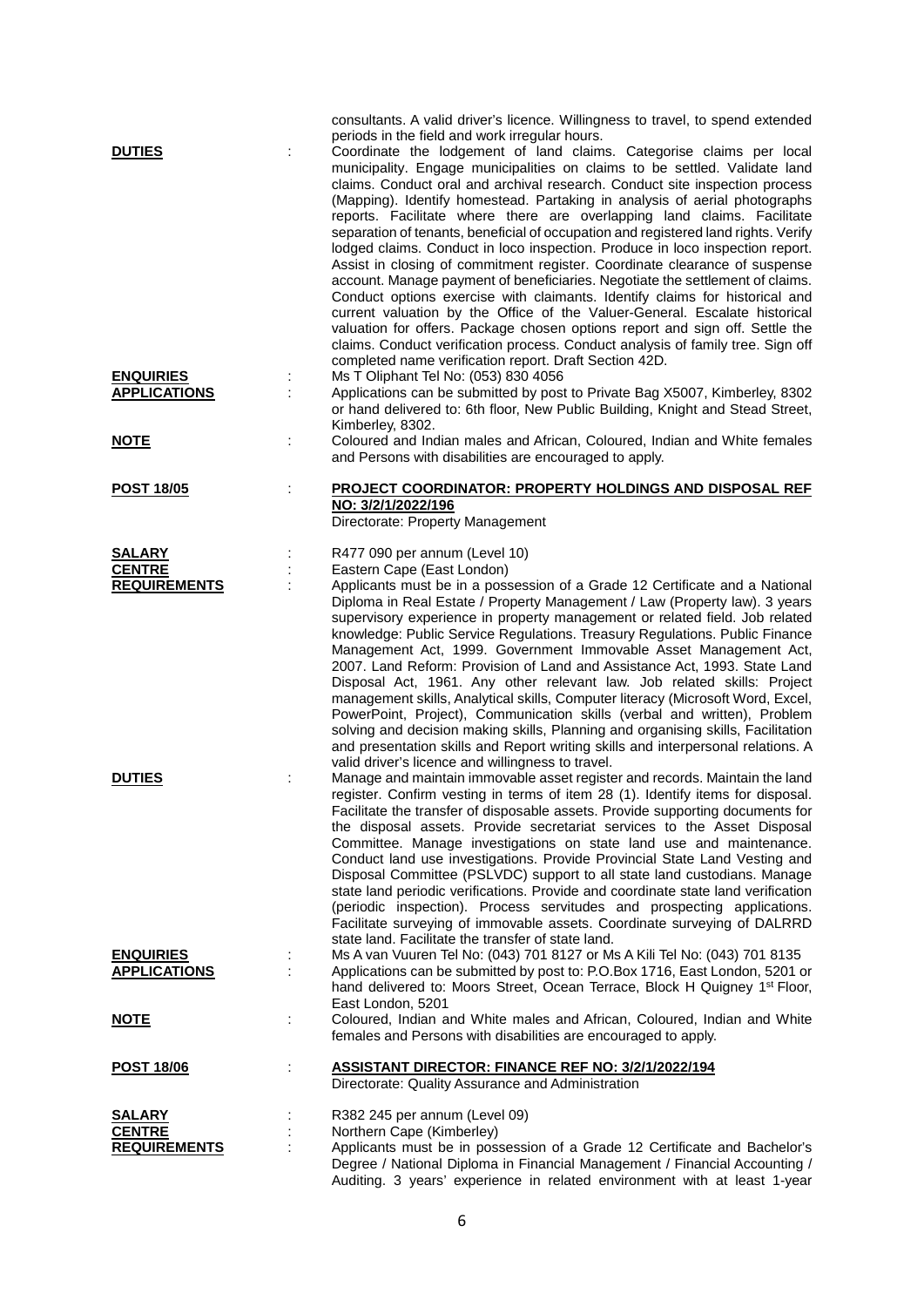|                                         |   | supervisory experience. Job related knowledge: Thorough knowledge of Public<br>Service Regulation, Public Finance Management ACT (PFMA), Basic<br>Accounting System (BAS), Treasury Regulations, Generally accepted<br>accounting Principles (GAAP), Knowledge of spread sheet, database and<br>financial systems applications. Job related skills: Computer literacy.<br>Communication skills, Management skills, Ability to produce reports,<br>Supervisory skills, Skills in preparing budget, setting cash flows, forecasting<br>and variance analysis, Numerical accuracy and attention to detail. A valid<br>driver's licence.                                                                                                                                                                                                                                                                                                                                                                                                                                                                                                                                                                                                                                                                                                                                                                                                                                                                                                                                                                                                                                                                                                                                                                     |
|-----------------------------------------|---|----------------------------------------------------------------------------------------------------------------------------------------------------------------------------------------------------------------------------------------------------------------------------------------------------------------------------------------------------------------------------------------------------------------------------------------------------------------------------------------------------------------------------------------------------------------------------------------------------------------------------------------------------------------------------------------------------------------------------------------------------------------------------------------------------------------------------------------------------------------------------------------------------------------------------------------------------------------------------------------------------------------------------------------------------------------------------------------------------------------------------------------------------------------------------------------------------------------------------------------------------------------------------------------------------------------------------------------------------------------------------------------------------------------------------------------------------------------------------------------------------------------------------------------------------------------------------------------------------------------------------------------------------------------------------------------------------------------------------------------------------------------------------------------------------------|
| <b>DUTIES</b>                           |   | Manage allocated budget. Analyse and review allocated budget in terms of in-<br>year management (IYM), Estimates of National Expenditure (ENE) and<br>Medium-Term Expenditure Framework (MTEF) as per PFMA and relevant<br>policies. Compile and submit Demand Management Plan and Procurement<br>Plan in terms of need analysis of the Branch. Monitor expenditure and manage<br>budget shifts using correct information in terms Standard Chart of Accounts<br>(SCOA). Manage service providers payments in accordance Treasury<br>Regulations. Monitor, in a broad scope, compliance with all policies and<br>guidelines. Manage batch control process. Manage proper record keeping for<br>all financial documents for reporting and audit purpose. Manage Restitution<br>payments and expenditure. Compile and process land purchases,<br>conveyancing and grant payments. Verify project payments list and perform<br>reconciliation. Verify payments instructions using correct information of<br>claimants, allocation and matching fields. Manage the Commitment Register of<br>the Chief Directorate. Produce management reports e.g. spending plan,<br>expenditure register, land parcels, Equity Capital Market (ECM) reports, court<br>order and project analysis. Prepare expenditure and units reports for<br>submission. Authorises BAS and Personnel and Salary Administration<br>(PERSAL) payments. Compile and coordinate financial reports. Prepare and<br>submit financial and performance reports on a quarterly, monthly and annually<br>in compliance with all relevant policies and guidelines. Manage the suspense<br>account. Manage reconciliation process. Identify incorrect allocations on the<br>suspense account. Reconcile financial management system (FMS), BAS main |
| <b>ENQUIRIES</b><br><b>APPLICATIONS</b> |   | account, BAS Standing Committee on Public Accounts (SCOPA) and SCOA.<br>Ms T Oliphant Tel No: (053) 830 4056<br>Applications can be submitted by post to Private Bag X5007, Kimberley, 8302<br>or hand delivered to: 6th floor, New Public Building, Knight and Stead Street,                                                                                                                                                                                                                                                                                                                                                                                                                                                                                                                                                                                                                                                                                                                                                                                                                                                                                                                                                                                                                                                                                                                                                                                                                                                                                                                                                                                                                                                                                                                            |
| <u>NOTE</u>                             | ÷ | Kimberley, 8302.<br>African, Coloured, Indian and White males and Coloured, Indian and White<br>females and Persons with disabilities are encouraged to apply.                                                                                                                                                                                                                                                                                                                                                                                                                                                                                                                                                                                                                                                                                                                                                                                                                                                                                                                                                                                                                                                                                                                                                                                                                                                                                                                                                                                                                                                                                                                                                                                                                                           |
| <b>POST 18/07</b>                       |   | <b>ASSISTANT</b><br>DIRECTOR: SYSTEMS AND PAYMENTS<br><b>REF</b><br>NO:<br>3/2/1/2022/197<br>Directorate: Financial and Supply Chain Management Services                                                                                                                                                                                                                                                                                                                                                                                                                                                                                                                                                                                                                                                                                                                                                                                                                                                                                                                                                                                                                                                                                                                                                                                                                                                                                                                                                                                                                                                                                                                                                                                                                                                 |
| <b>SALARY</b>                           |   | R382 245 per annum (Level 09)                                                                                                                                                                                                                                                                                                                                                                                                                                                                                                                                                                                                                                                                                                                                                                                                                                                                                                                                                                                                                                                                                                                                                                                                                                                                                                                                                                                                                                                                                                                                                                                                                                                                                                                                                                            |
| <b>CENTRE</b>                           |   | Eastern Cape (East London)                                                                                                                                                                                                                                                                                                                                                                                                                                                                                                                                                                                                                                                                                                                                                                                                                                                                                                                                                                                                                                                                                                                                                                                                                                                                                                                                                                                                                                                                                                                                                                                                                                                                                                                                                                               |
| <b>REQUIREMENTS</b>                     |   | Applicants must be in possession of a Grade 12 Certificate and a National<br>Diploma in Financial Management / Accounting / Commerce. 3 years<br>supervisory experience in the relevant field. Job related knowledge:<br>Knowledge of the Public Service Policies and Regulations. Knowledge of<br>Treasury Regulations and Public Finance Management Act (PFMA).<br>Knowledge of Basic Accounting System (BAS), A Complete and<br>Comprehensive Program for Accounting Control (ACCPAC) and Logistical<br>Information System (LOGIS). Ability to monitor budget and Ability to liaise at<br>different levels of management. Job related skills: Computer literacy,<br>Communication skills (verbal and written), Organising skills, Supervisory skills<br>and Liaison skills. A valid driver's licence.                                                                                                                                                                                                                                                                                                                                                                                                                                                                                                                                                                                                                                                                                                                                                                                                                                                                                                                                                                                                 |
| <b>DUTIES</b>                           |   | Ensure that finance systems are regularly maintained. Consolidate monthly<br>reports. Ensure that faulty systems are attended to. Manage accounts and<br>financial control systems services. Manage payments on BAS, LOGIS and<br>ACCPAC. Ensure payments of invoices within 30 days. Authorise payments<br>on BAS, LOGIS and ACCPAC systems. Ensure that payments are compliant<br>with PFMA, Treasury Regulations and Departmental policies and procedures.<br>Manage Financial Audits and Risk Management recommendations. Manage<br>lease payments on Proactive Land Acquisition Strategy (PLAS) farms. Provide<br>management information, statistics and reports. Submit reports and portfolio<br>of evidence for accruals and payables. Coordinate year-end closure for audit                                                                                                                                                                                                                                                                                                                                                                                                                                                                                                                                                                                                                                                                                                                                                                                                                                                                                                                                                                                                                      |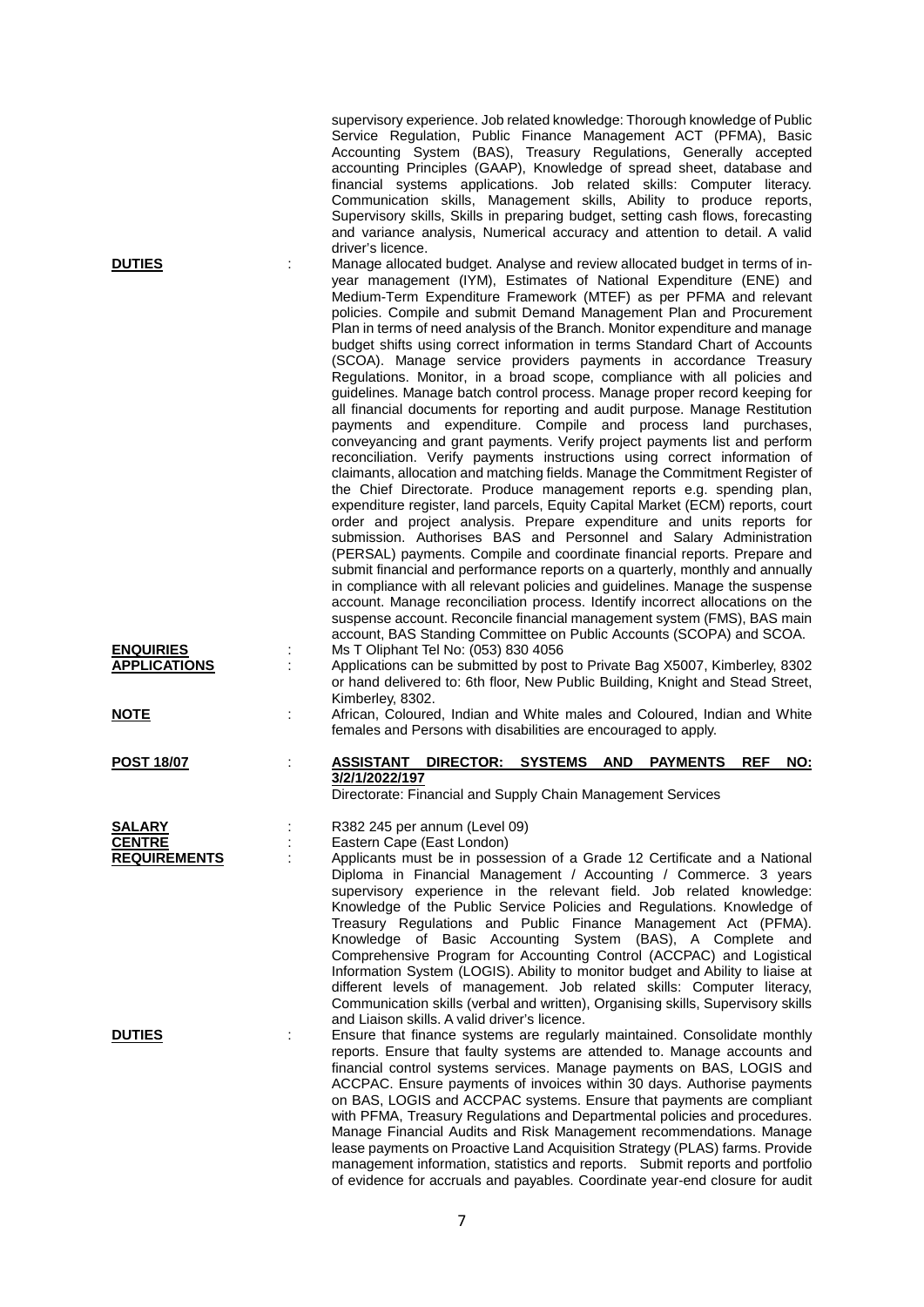| <b>ENQUIRIES</b><br><b>NOTE</b><br><b>APPLICATIONS</b> | İ. | purposes. Consolidate inputs for interim and annual financial statements.<br>Manage data capturing services. Ensure that payment registers are kept.<br>Ensure that all financial documents are captured and recorded.<br>Ms A van Vuuren Tel No: (043) 701 8127 or Ms A Kili Tel No: (043) 701 8135<br>Coloured, Indian and White males and African, Coloured and Indian females<br>and Persons with disabilities are encouraged to apply.<br>Applications can be submitted by post to: P.O.Box 1716, East London, 5201 or<br>hand delivered to: Moors Street, Ocean Terrace, Block H Quigney 1 <sup>st</sup> Floor,<br>East London, 5201.                                                                                                                                                                                                                                                                                                                                                                                                                                                                                                                                                                                                                                                                                                                                                                                                                                                                                                                                                                                                                                                              |
|--------------------------------------------------------|----|----------------------------------------------------------------------------------------------------------------------------------------------------------------------------------------------------------------------------------------------------------------------------------------------------------------------------------------------------------------------------------------------------------------------------------------------------------------------------------------------------------------------------------------------------------------------------------------------------------------------------------------------------------------------------------------------------------------------------------------------------------------------------------------------------------------------------------------------------------------------------------------------------------------------------------------------------------------------------------------------------------------------------------------------------------------------------------------------------------------------------------------------------------------------------------------------------------------------------------------------------------------------------------------------------------------------------------------------------------------------------------------------------------------------------------------------------------------------------------------------------------------------------------------------------------------------------------------------------------------------------------------------------------------------------------------------------------|
| <b>POST 18/08</b>                                      | t  | <b>ASSISTANT DIRECTOR: FINANCIAL MANAGEMENT (CONTROL UNIT)</b><br>REF NO: 3/2/1/2022/198<br>Directorate: Restitution Finance and Supply Chain Management                                                                                                                                                                                                                                                                                                                                                                                                                                                                                                                                                                                                                                                                                                                                                                                                                                                                                                                                                                                                                                                                                                                                                                                                                                                                                                                                                                                                                                                                                                                                                 |
| <b>SALARY</b><br><b>CENTRE</b><br><b>REQUIREMENTS</b>  |    | R382 245 per annum (Level 09)<br>Pretoria<br>Applicants must be in a possession of a Grade 12 Certificate and a Bachelor's<br>Degree / National Diploma in Accounting / Cost and Management Accounting<br>/ Financial Management. 3 - 5 years relevant experience in the financial<br>management environment. Job related knowledge: Policies, procedures and<br>prescripts, Financial systems including Basic Accounting System (BAS), Public<br>Finance Management Act, Treasury Regulations, Budget and reporting<br>procedures and Sound financial management knowledge. Job related skills:<br>Financial management skills, Supervision skills, Communication skills (written                                                                                                                                                                                                                                                                                                                                                                                                                                                                                                                                                                                                                                                                                                                                                                                                                                                                                                                                                                                                                       |
| <b>DUTIES</b>                                          |    | and verbal) and Computer literacy. A valid driver's licence.<br>Manage the compilation of financial reports. Reconciliation of the suspense<br>account and age analysis reports monthly in line with BAS reports.<br>Reconciliation of the revenue account from the suspense account monthly.<br>Submission of financial reports to departmental financial management i.e.<br>monthly, quarterly. Prepare and submit inputs for the interim and annual<br>financial statement. Updating of financial reporting spreadsheets accordingly.<br>Manage the reconciliation process and allocation of ABSA refunds. Check<br>reconciled lists received from ABSA for correctness i.e. Province, project<br>names, list numbers and amounts. Submit correct allocations of refunds to<br>national bookkeeping for suspense allocations. Reconcile the Restitution<br>ABSA accounts accordingly. Attend to queries relating to the misallocations.<br>Follow up on outstanding ABSA rejections / refunds. Control of the re-issue<br>payments. Check and verify suspense and revenue re-issue payments in line<br>with BAS reports. Authorise expenditure for suspense and revenue re-issues<br>payments. Oversee the journals compiled for correctness. Attend to queries<br>relating to the re-issue payments. Submit updated re-issue reports to Provincial<br>Offices. Declaration of funds to revenue. Receive declarations and capture<br>declarations registers. Review submissions for declaration of funds, reconcile<br>projects, provide supporting information and route for approval. Update the<br>declaration reports accordingly. Update Provincial Offices on the status of the<br>declaration. |
| <b>ENQUIRIES</b><br><b>APPLICATIONS</b>                | ÷  | Ms R Taole Tel No: (012) 407 4543<br>Applications can be submitted by post Private Bag X833, Pretoria, 0001 or<br>hand delivered to: 184 Jeff Masemola Street (formerly known as Jacob Mare),<br>corner of Jeff Masemola and Paul Kruger Streets, Pretoria                                                                                                                                                                                                                                                                                                                                                                                                                                                                                                                                                                                                                                                                                                                                                                                                                                                                                                                                                                                                                                                                                                                                                                                                                                                                                                                                                                                                                                               |
| <u>NOTE</u>                                            |    | African, Coloured, Indian and White males and, Coloured, Indian and White<br>females Persons with disabilities are encouraged to apply.                                                                                                                                                                                                                                                                                                                                                                                                                                                                                                                                                                                                                                                                                                                                                                                                                                                                                                                                                                                                                                                                                                                                                                                                                                                                                                                                                                                                                                                                                                                                                                  |
| <u>POST 18/09</u>                                      | ÷  | <b>ASSISTANT DIRECTOR: BUDGET REF NO: 3/2/1/2022/207</b><br>Directorate: Financial and Supply Chain Management Services                                                                                                                                                                                                                                                                                                                                                                                                                                                                                                                                                                                                                                                                                                                                                                                                                                                                                                                                                                                                                                                                                                                                                                                                                                                                                                                                                                                                                                                                                                                                                                                  |
| <b>SALARY</b><br><b>CENTRE</b><br><b>REQUIREMENTS</b>  |    | R382 245 per annum (Level 09)<br>Eastern Cape (East London)<br>Applicants must be in possession of a Grade 12 Certificate and a National<br>Diploma in Financial Management / Accounting / Commerce. 3 years'<br>supervisory experience in the relevant field. Job related knowledge:<br>Knowledge of Public Service Policies and Regulations. Knowledge of Treasury<br>Regulations and Public Finance Management Act (PFMA). Knowledge of Basic<br>Accounting System (BAS) and Logistical Information System (LOGIS). Ability<br>to monitor budget. Ability to liaise at different level of management. Ability to                                                                                                                                                                                                                                                                                                                                                                                                                                                                                                                                                                                                                                                                                                                                                                                                                                                                                                                                                                                                                                                                                      |

perform supply chain management services. Job related skills: Computer